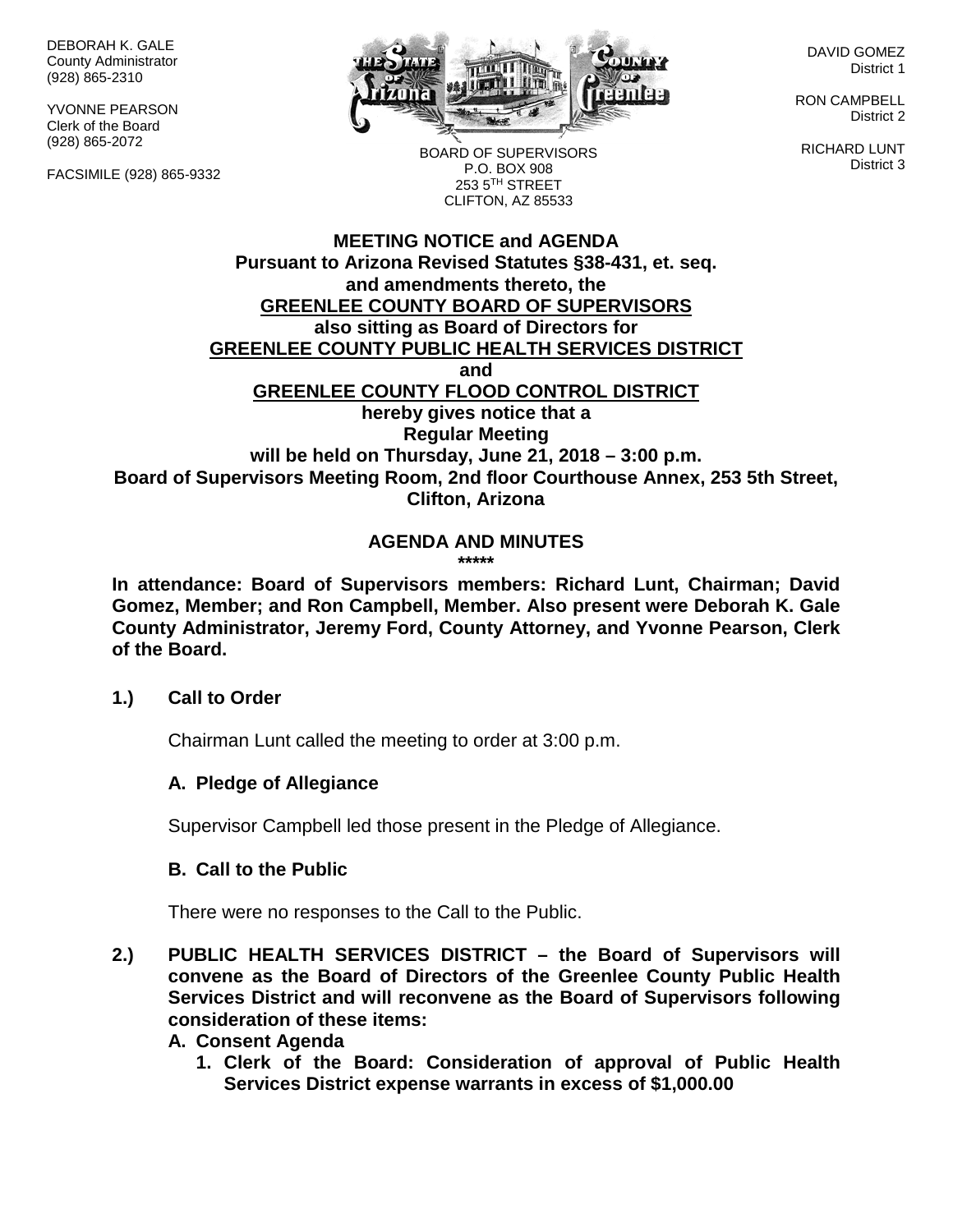### **2. Health & County Services Director: Consideration of approval of Employee Transaction Form: L. Starr, Administrative Assistant**

Upon motion by Supervisor Gomez, seconded by Supervisor Campbell, and carried unanimously, the Board approved the Public Health Services District Consent Agenda as presented.

### **3.) Karen Soohy, County Librarian A. Greenlee County Library System Annual Update**

- Ms. Soohy reviewed the following accomplishments of the Greenlee County Library System:
	- \$71,955 total grant funding was received to support the various programs offered by the libraries.
	- Partnerships include Gila County Department of Education, Grahm County-Safford City Library, Arizona State Library, Archives and Public Records, Little Libraries that could Consortium, and Greenlee County Cooperative Extension Service/Master Gardener Program/Community Garden Program
	- Blue Library had 325 volunteer hours for the year, Clifton Library reported 136.5 volunteer hours, and Duncan Library had 239.75 volunteer hours.
	- Overall circulation showed a 14.1% decrease from last year
	- Tutor.com was used 541 times by Greenlee County students

The Board thanked Ms. Soohy for her hard work and dedication.

## **4.) Discussion/Action regarding the request by Freeport-McMoRan Morenci Operations for a public display of fireworks for the 4th of July Celebration which will be under the direction of the Morenci Fire Association**

Upon motion by Supervisor Campbell, seconded by Supervisor Gomez, and carried unanimously, the Board approved the request as presented.

### **5.) Discussion/Action regarding the Liquor License Application for Extension of Premises/Patio Permit by Lawrence F. Innes Jr. doing business as Blue Wilderness Properties, Hannagan Meadow for a permanent change of area of service of liquor.**

The Board discussed the issue with the back taxes owed on the Hannagan Meadow property. Sheriff Sumner stated that he has received notification from the County Treasurer regarding the taxes that are due and that the property owner has stated that he would be paying what is owed but hasn't yet. Upon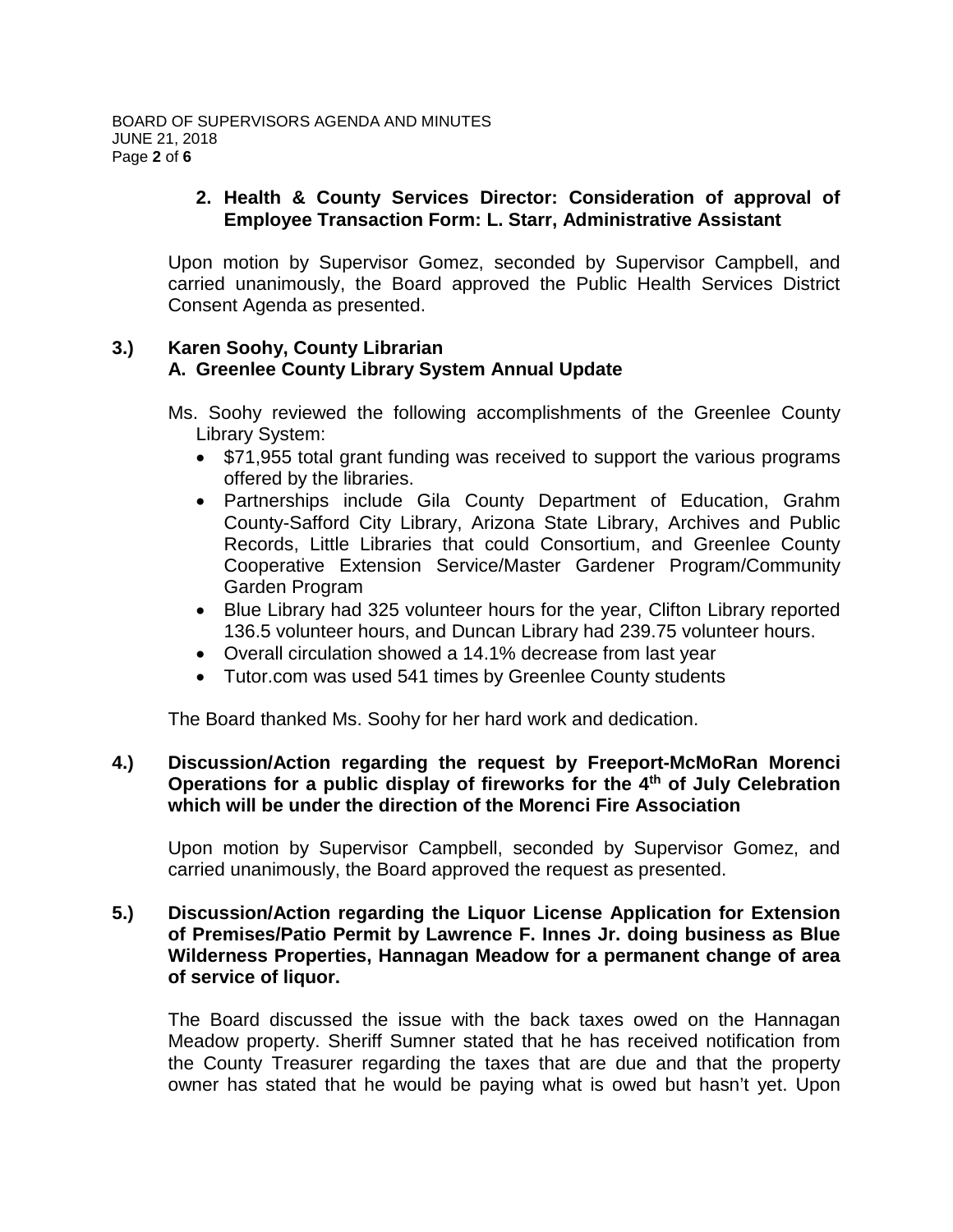motion by Supervisor Campbell, seconded by Supervisor Gomez, and carried unanimously, the Board tabled the request pending further information.

#### **6.) Discussion/Action regarding the appointment of the 2018 National Association of Counties voting delegate and alternate (Voting Credentials)**

Upon motion by Supervisor Campbell, seconded by Supervisor Gomez, and carried unanimously, the Board appointed Chairman Lunt as the National Association of Counties voting delegate and Supervisor Gomez as the alternate.

### **7.) Yvonne Pearson, Elections Director**

**A. Discussion/Action regarding the cancellation of Precinct Committeemen Elections pursuant to Arizona Revised Statutes §16-410 and §16-822(B)**

Upon motion by Supervisor Campbell, seconded by Supervisor Gomez, and carried unanimously, the Board approved the request as presented.

**C. Discussion/Action regarding the appointment of Democratic Precinct Committeemen pursuant to Arizona Revised Statutes §16-410 and §16- 822(B): Precinct #3-Clifton 1 – Susan Breen, Marilyn Dooley, Walter Mares, Barbara W. Reyes; Precinct #4-Clifton 2 – David Hiatt, Shirley Randall, Richard Ward; Precinct #5-Morenci – David Jacobson, Bonnie Puchi; Precinct #7-York/Sheldon – Susan Snyder**

Upon motion by Supervisor Gomez, seconded by Supervisor Campbell, and carried unanimously, the Board approved the request as presented.

**D. Discussion/Action regarding the appointment of Republican Precinct Committeemen pursuant to Arizona Revised Statutes §16-410 and §16- 822(B): Precinct #4-Clifton 2 – Becky Nutt, Charles Hobbs, Melanie Hobbs; Precinct #5-Morenci – Elizabeth Speck, Barry Speck; Precinct #7-York/Sheldon – Richard Kaler; Precinct #8-Duncan – Robert Thomas, Cindy Thomas**

Upon motion by Supervisor Campbell, seconded by Supervisor Gomez, and carried unanimously, the Board approved the request as presented.

### **8.) Kay Gale, County Administrator**

### **A. Payment in Lieu of Taxes (PILT) Lawsuit**

Ms. Gale explained that she attended a telephonic meeting with members of the National Association of Counties (NACO) and the attorney involved with a lawsuit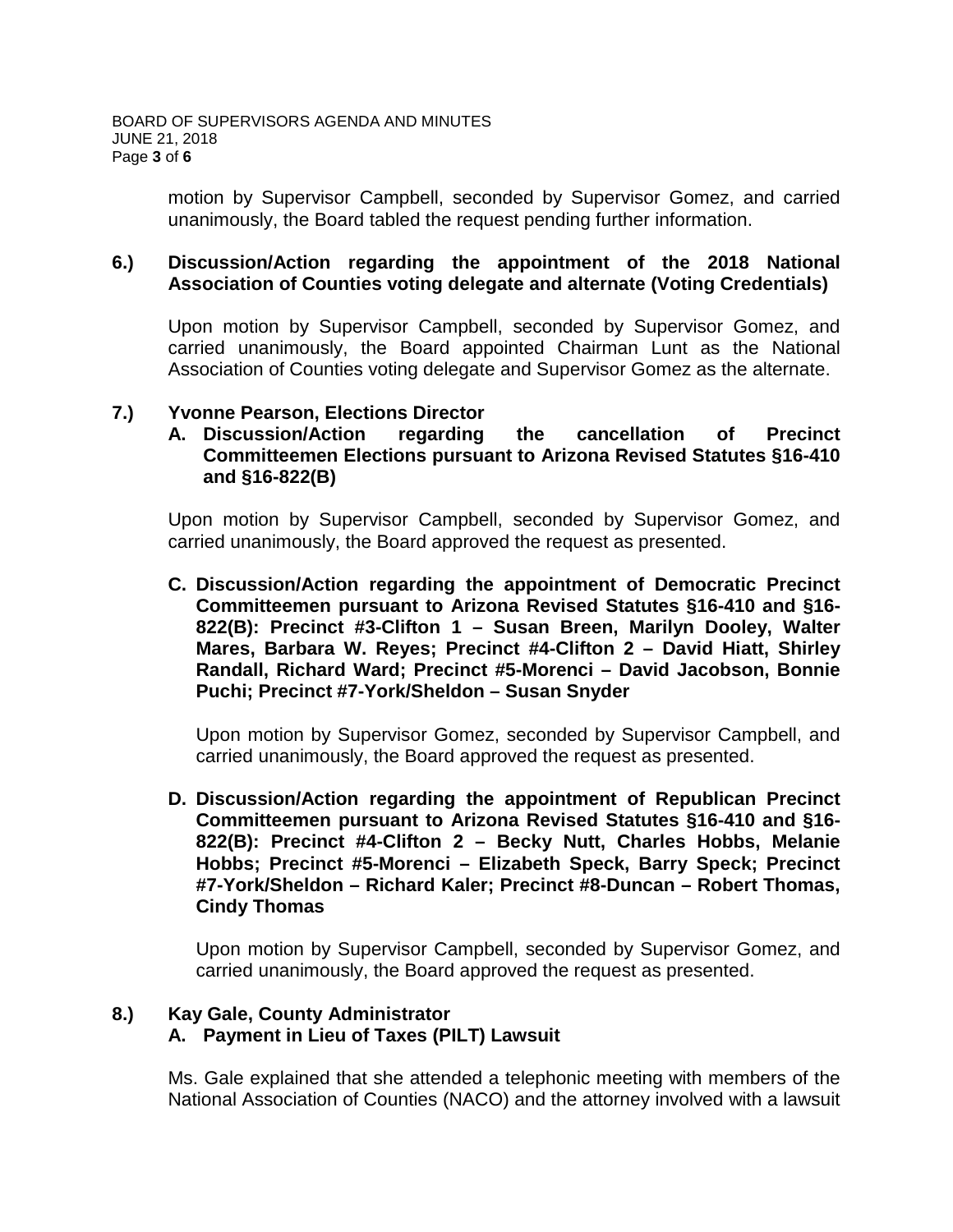regarding the full funding of PILT. Cane County, Utah filed the lawsuit citing that the appropriation for fiscal years 2015, 2016, & 2017 stated that the federal government "shall" appropriate full funding and the judge for the case ruled in favor of Cane County.

### **B. Discussion/Action Fiscal Year 2018 Budget Adjustment**

Upon motion by Supervisor Gomez, seconded by Supervisor Campbell, and carried unanimously, the Board approved a budget transfer adjustment from fund 199 to reduce the scheduled transfer from \$1,800,000 to \$900,000 with the balance in the fund to remain in fund 199.

### **C. Discussion/Action regarding comments on the East Eagle/Mud Springs Fuels project Environmental Assessment**

Upon motion by Supervisor Gomez, seconded by Supervisor Campbell, and carried unanimously, the Board approved the proposed comments as presented.

## **D. County and state budget and legislative issues**

Ms. Gale stated that CSA is following a lawsuit regarding online sales taxes that was won by the state of South Dakota. She also reviewed and expressed some concerns regarding some upcoming ballot measures.

### **E. Calendar of Events**

The Calendar of Events was reviewed.

### **9.) Consent Agenda**

- **A. Consideration of approval of minutes to previous meetings: 05/15/2018; 06/04/2018**
- **B. Consideration of approval of expense warrants in excess of \$1,000.00 – Voucher 1089; 1090**
- **C. Consideration of approval of General Fund loans in the amount of \$4,174.97 to be reimbursed upon receipt of funds – Fund 195 - \$222.44; Fund 219 - \$3,952.53**
- **D. County Recorder: Consideration of appointment of Kathy Valenzuela as Chief Deputy County Recorder**
- **E. County Attorney: Consideration of approval of fiscal year 2019 Arizona Criminal Justice Commission Drug, Gang, and Violent Crime Control Grant in the amount of \$34,125.00 requiring \$8,531.00 matching funds to be paid with budgeted General Funds**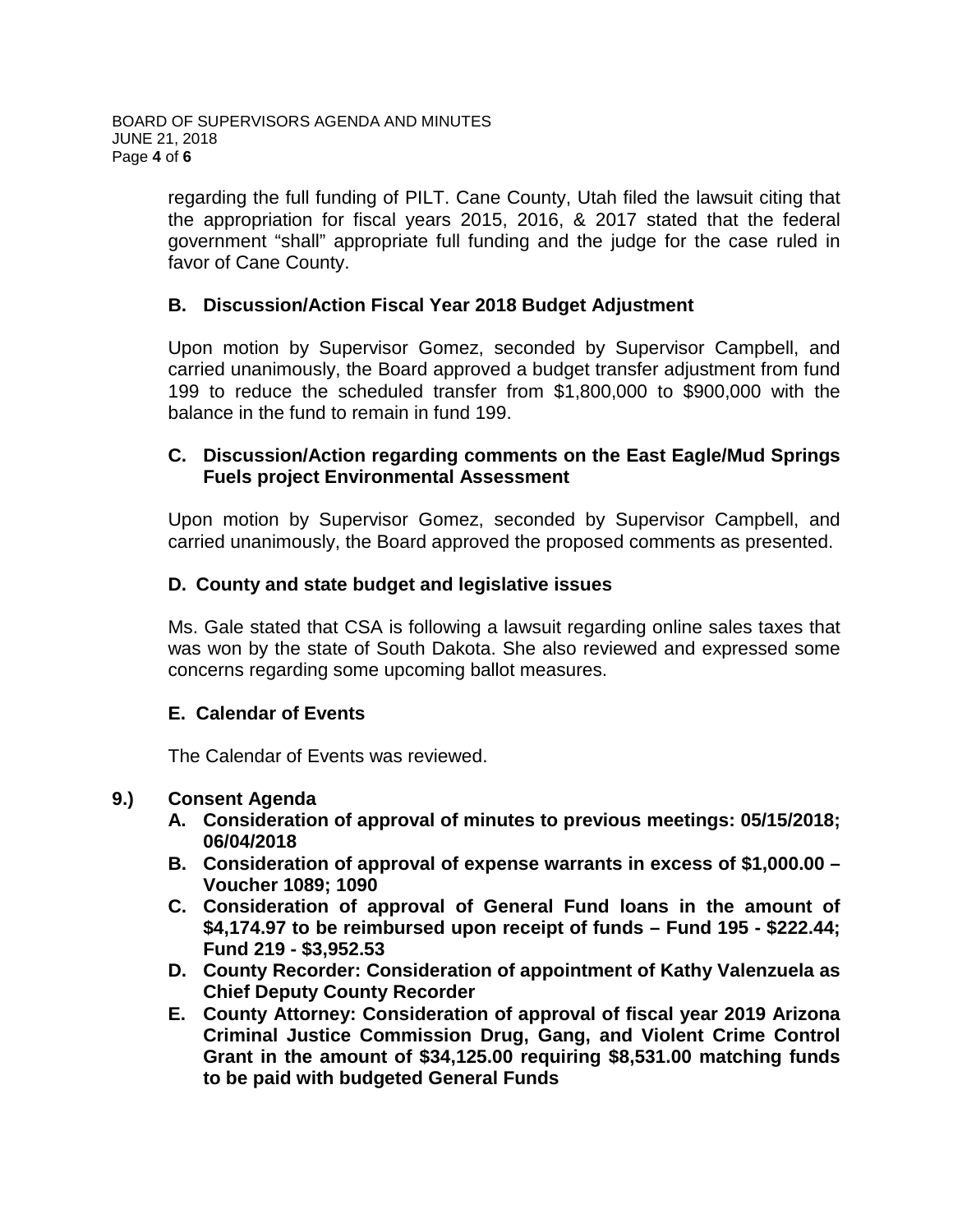- **F. County Attorney: Consideration of approval of fiscal year 2019 Arizona Criminal Justice Commission Crime Victim Compensation Agreement in the amount of \$30,240.00 requiring no matching funds**
- **G. Elections Director: Consideration of approval of the purchase of one (1) DS450 Ballot Counter from Elections Systems and Software in the amount of \$64,995.45 with budgeted General Funds**
- **H. Public Works Manager – Facilities: Consideration of approval of Empire Power Systems generator maintenance agreement effective May 2018 through April 2019 in the amount of \$13,476.00 to be paid with budgeted General Funds**

Upon motion by Supervisor Gomez, seconded by Supervisor Campbell, and carried unanimously, the Board approved the Consent Agenda as presented.

### 10.) **Supervisor Reports**

#### **Supervisor David Gomez A. Rural Policy Forum meeting**

Supervisor Gomez attended the Rural Policy Forum planning meeting. The annual forum will be held in Wickenburg on August  $8<sup>th</sup>$  and  $9<sup>th</sup>$ .

### **Supervisor Richard Lunt A. Natural Resources Working Group meeting**

Supervisor Lunt attended the Natural Resources Working Group meeting where industry has the opportunity to work with the Forest Service and express their needs to be successful. He stated that the 4FRI organization is wanting to increase to 50,000 acres with a preferred 20 years of guaranteed product.

# **B. Eastern Counties Organization meeting**

Supervisor Lunt attended the Eastern Counties Organization meeting where a proposal presented by the Arizona Department of Agriculture requested 50% funding for a Wildlife Conflict Reduction Officer/Investigator for the four counties most affected by the wolf reintroduction program. He stated that the group has decided not to support the proposal because it would not be bringing in new money to help pay ranchers for losses.

### 11.) **Executive Session pursuant to Arizona Revised Statutes §38-431.03(7) for discussion or consultation to regarding negotiations for the purchase of real property for construction of a county park**